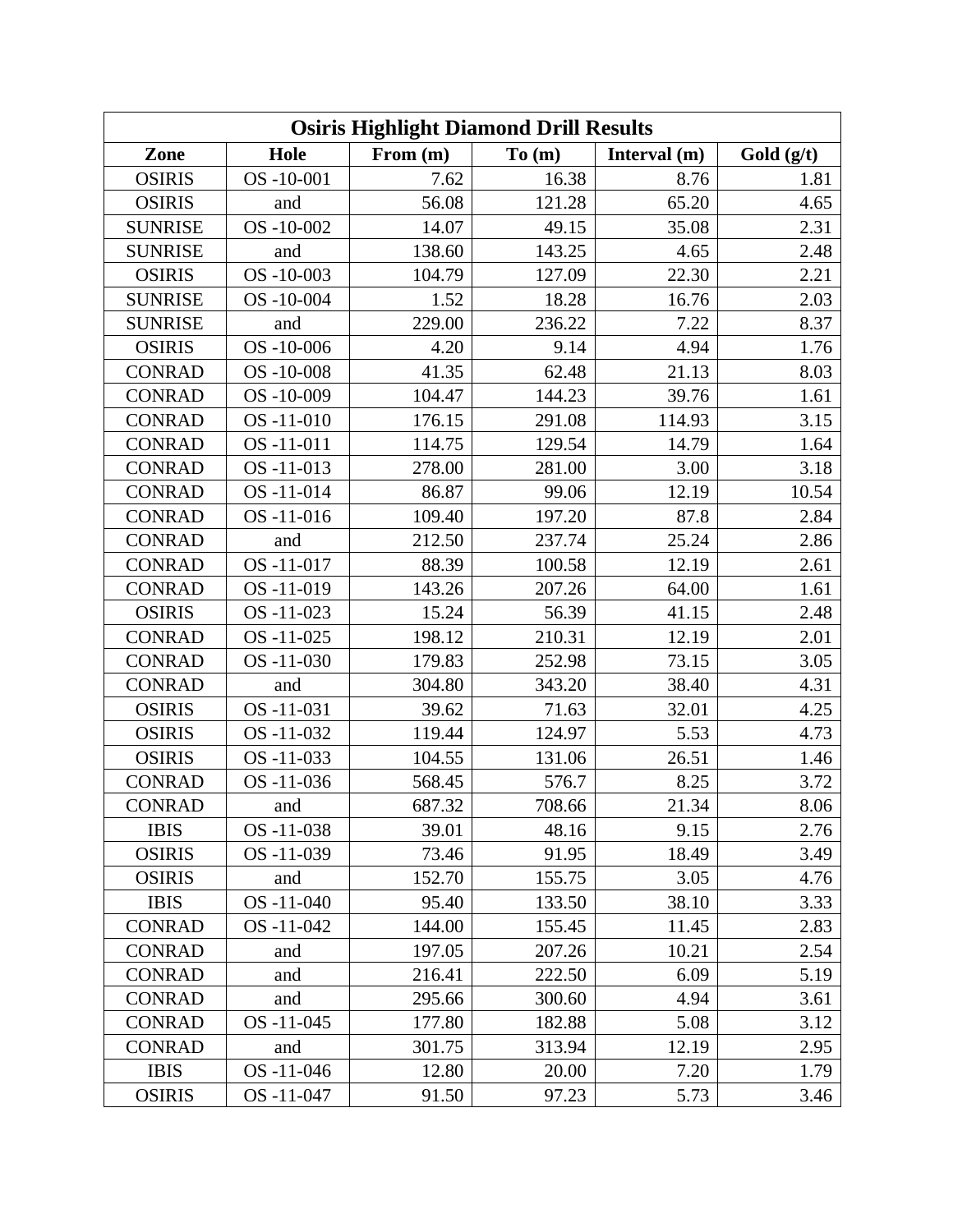| Zone           | Hole       | From $(m)$ | To(m)  | Interval (m) | Gold (g/t) |
|----------------|------------|------------|--------|--------------|------------|
| <b>OSIRIS</b>  | OS-11-049  | 1.87       | 28.6   | 26.73        | 1.83       |
| <b>CONRAD</b>  | OS-11-050  | 86.87      | 137.16 | 50.29        | 2.11       |
| <b>CONRAD</b>  | and        | 437.39     | 460.40 | 23.01        | 5.51       |
| <b>CONRAD</b>  | OS-11-051  | 259.99     | 275.23 | 15.24        | 6.92       |
| <b>CONRAD</b>  | and        | 403.25     | 421.54 | 18.29        | 3.73       |
| <b>OSIRIS</b>  | OS-11-052  | 106.07     | 121.31 | 15.24        | 3.40       |
| <b>SUNRISE</b> | OS-11-053  | 0.41       | 31.39  | 30.98        | 3.09       |
| <b>CONRAD</b>  | OS-11-054  | 125.55     | 137.16 | 11.61        | 5.90       |
| <b>CONRAD</b>  | and        | 420.00     | 429.77 | 9.77         | 9.83       |
| <b>CONRAD</b>  | and        | 509.02     | 519.89 | 10.87        | 2.50       |
| <b>OSIRIS</b>  | OS-11-055  | 1.42       | 27.54  | 26.12        | 6.08       |
| <b>OSIRIS</b>  | OS -11-057 | 1.75       | 23.77  | 22.02        | 4.14       |
| <b>OSIRIS</b>  | and        | 179.22     | 183.79 | 4.57         | 3.73       |
| <b>OSIRIS</b>  | and        | 226.7      | 233.05 | 6.35         | 3.85       |
| <b>CONRAD</b>  | OS-11-058  | 147.22     | 188.37 | 41.15        | 7.33       |
| <b>CONRAD</b>  | and        | 215.80     | 218.00 | 2.20         | 10.15      |
| <b>CONRAD</b>  | and        | 350.20     | 352.96 | 2.76         | 10.94      |
| <b>CONRAD</b>  | OS-11-059  | 234.70     | 237.74 | 3.04         | 5.26       |
| <b>CONRAD</b>  | OS-11-060  | 207.26     | 222.50 | 15.24        | 5.55       |
| <b>CONRAD</b>  | and        | 490.73     | 496.82 | 6.09         | 2.79       |
| <b>OSIRIS</b>  | OS-11-061  | 3.96       | 26.82  | 22.86        | 2.77       |
| <b>OSIRIS</b>  | and        | 390.98     | 395.63 | 4.65         | 4.59       |
| <b>CONRAD</b>  | OS-11-062  | 83.21      | 142.65 | 59.44        | 4.32       |
| <b>CONRAD</b>  | and        | 207.92     | 212.25 | 4.33         | 4.80       |
| <b>CONRAD</b>  | OS-11-063  | 237.74     | 259.08 | 21.34        | 3.20       |
| <b>OSIRIS</b>  | OS-11-065  | 3.96       | 23.77  | 19.81        | 2.77       |
| <b>OSIRIS</b>  | and        | 67.97      | 71.25  | 3.28         | 4.41       |
| <b>OSIRIS</b>  | and        | 184.65     | 189.40 | 4.75         | 4.92       |
| <b>CONRAD</b>  | OS-11-066  | 359.9      | 383.13 | 23.23        | 6.65       |
| <b>CONRAD</b>  | OS-11-069  | 541.02     | 550.16 | 9.14         | 7.29       |
| <b>CONRAD</b>  | OS-11-070  | 161.54     | 167.64 | 6.10         | 2.48       |
| <b>CONRAD</b>  | and        | 204.22     | 213.36 | 9.14         | 3.18       |
| <b>CONRAD</b>  | and        | 243.84     | 259.08 | 15.24        | 7.51       |
| <b>OSIRIS</b>  | OS-11-071  | 0.00       | 22.25  | 22.25        | 2.35       |
| <b>OSIRIS</b>  | and        | 189.89     | 204.60 | 14.71        | 3.28       |
| <b>IBIS</b>    | OS-11-073  | 17.37      | 69.19  | 51.82        | 3.13       |
| <b>CONRAD</b>  | OS-11-074  | 245.97     | 279.08 | 33.11        | 2.67       |
| <b>CONRAD</b>  | and        | 391.25     | 404.00 | 12.75        | 3.46       |
| <b>OSIRIS</b>  | OS-11-078  | 39.32      | 54.56  | 15.24        | 4.22       |
| <b>OSIRIS</b>  | OS-11-079  | 10.06      | 25.30  | 15.24        | 1.59       |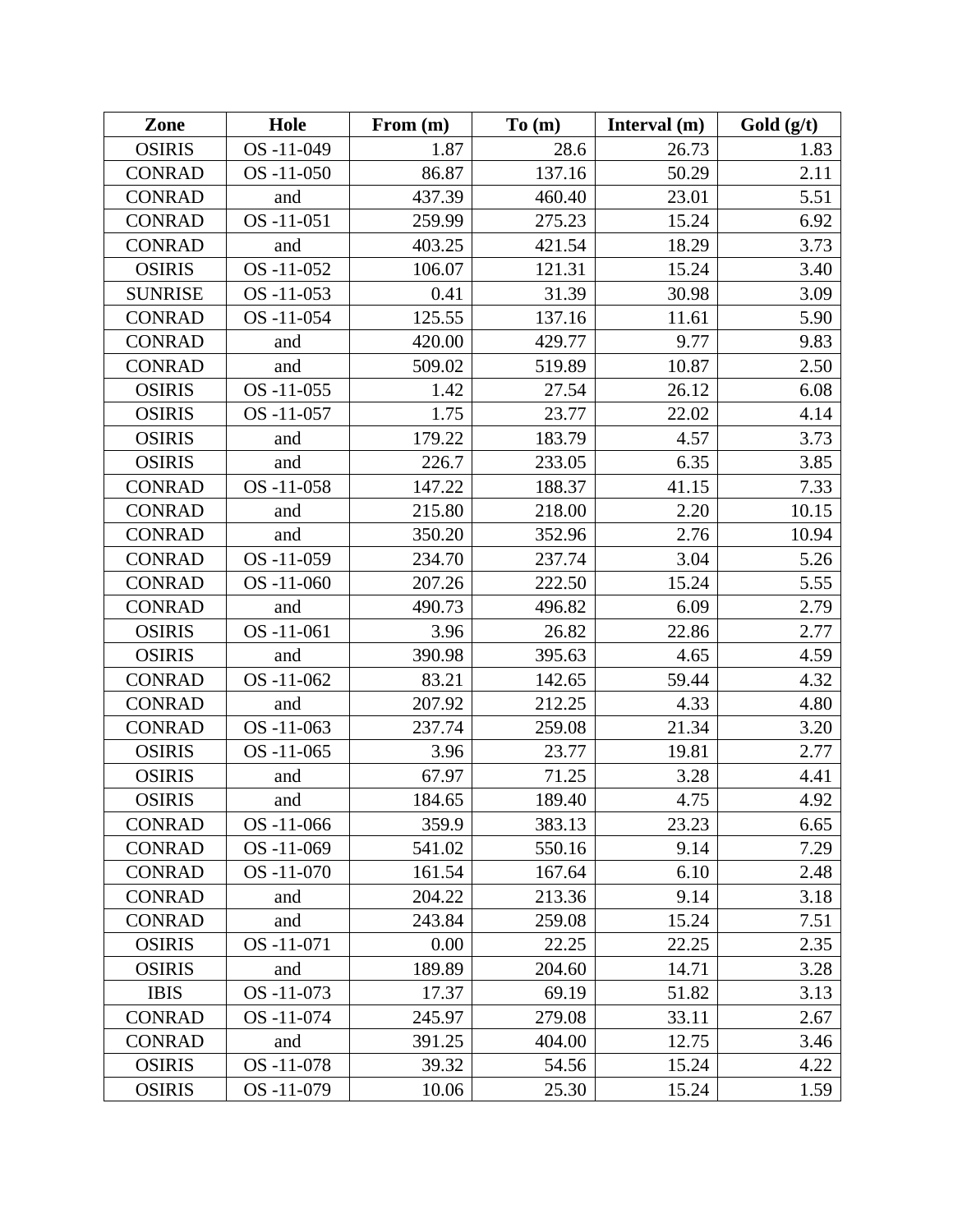| Zone           | Hole            | From $(m)$ | To(m)  | Interval $(m)$ | Gold $(g/t)$ |
|----------------|-----------------|------------|--------|----------------|--------------|
| <b>OSIRIS</b>  | OS-11-079       | 197.51     | 200.56 | 3.05           | 3.24         |
| <b>OSIRIS</b>  | OS-11-080       | 24.39      | 44.20  | 19.81          | 5.07         |
| <b>OSIRIS</b>  | OS-11-082       | 4.57       | 7.62   | 3.05           | 4.82         |
| <b>OSIRIS</b>  | and             | 134.11     | 178.31 | 44.2           | 4.41         |
| <b>OSIRIS</b>  | OS-11-083       | 39.01      | 48.20  | 9.19           | 3.74         |
| <b>OSIRIS</b>  | OS-11-085       | 246.89     | 254.51 | 7.62           | 8.37         |
| <b>OSIRIS</b>  | OS-11-086       | 81.69      | 90.83  | 9.14           | 3.96         |
| <b>OSIRIS</b>  | and             | 131.88     | 153.41 | 21.53          | 2.67         |
| <b>OSIRIS</b>  | OS-11-088       | 74.07      | 92.35  | 18.28          | 4.43         |
| <b>OSIRIS</b>  | and             | 147.22     | 152.4  | 5.18           | 6.8          |
| <b>IBIS</b>    | OS-12-091       | 198.73     | 212.45 | 13.72          | 5.14         |
| <b>CONRAD</b>  | OS -12-094      | 285.90     | 295.05 | 9.15           | 4.68         |
| <b>IBIS</b>    | OS-12-095       | 167.98     | 171.30 | 3.32           | 3.11         |
| <b>IBIS</b>    | OS-12-097       | 31.39      | 55.78  | 24.39          | 5.58         |
| <b>CONRAD</b>  | OS -12-098      | 90.76      | 131.06 | 40.3           | 10.1         |
| <b>IBIS</b>    | OS-12-101       | 79.00      | 100.60 | 21.6           | 5.11         |
| <b>CONRAD</b>  | $OS - 12 - 103$ | 34.44      | 80.50  | 46.06          | 11.24        |
| <b>CONRAD</b>  | and             | 147.07     | 162.46 | 15.39          | 3.46         |
| <b>IBIS</b>    | OS-12-104       | 232.26     | 241.4  | 9.14           | 1.19         |
| <b>CONRAD</b>  | $OS - 12 - 105$ | 253.45     | 278.89 | 25.44          | 4.45         |
| <b>IBIS</b>    | OS-12-107       | 51.82      | 96.01  | 44.19          | 1.20         |
| <b>CONRAD</b>  | OS-12-108       | 48.56      | 56.53  | 7.97           | 3.48         |
| <b>CONRAD</b>  | and             | 71.83      | 93.88  | 22.05          | 2.84         |
| <b>CONRAD</b>  | and             | 109.12     | 118.26 | 9.14           | 3.10         |
| <b>CONRAD</b>  | and             | 125.19     | 142.65 | 17.46          | 2.86         |
| <b>CONRAD</b>  | and             | 172.22     | 206.42 | 34.2           | 2.24         |
| <b>CONRAD</b>  | OS-12-112       | 145.70     | 160.93 | 15.23          | 3.04         |
| <b>CONRAD</b>  | OS-12-114       | 3.71       | 13.88  | 10.17          | 1.86         |
| <b>CONRAD</b>  | and             | 66.19      | 109.12 | 42.93          | 18.44        |
| <b>CONRAD</b>  | OS-12-116       | 202.08     | 214.27 | 12.19          | 4.64         |
| <b>CONRAD</b>  | and             | 256.95     | 313.88 | 56.93          | 4.68         |
| <b>CONRAD</b>  | and             | 324.00     | 351.43 | 27.43          | 4.09         |
| <b>CONRAD</b>  | OS-12-117       | 315.97     | 338.63 | 22.66          | 5.98         |
| <b>CONRAD</b>  | OS -12-119      | 500.70     | 510.37 | 9.67           | 4.59         |
| <b>IBIS</b>    | OS-12-120       | 106.07     | 133.50 | 27.43          | 6.28         |
| <b>CONRAD</b>  | OS-12-121       | 77.11      | 87.78  | 10.67          | 2.36         |
| <b>CONRAD</b>  | OS-12-123       | 78.64      | 107.59 | 28.95          | 2.12         |
| <b>IBIS</b>    | OS -12-125      | 92.35      | 125.88 | 33.53          | 3.68         |
| <b>SUNRISE</b> | OS -12-126      | 49.38      | 54.11  | 4.73           | 4.85         |
| <b>CONRAD</b>  | OS-12-128       | 115.21     | 141.12 | 25.91          | 3.05         |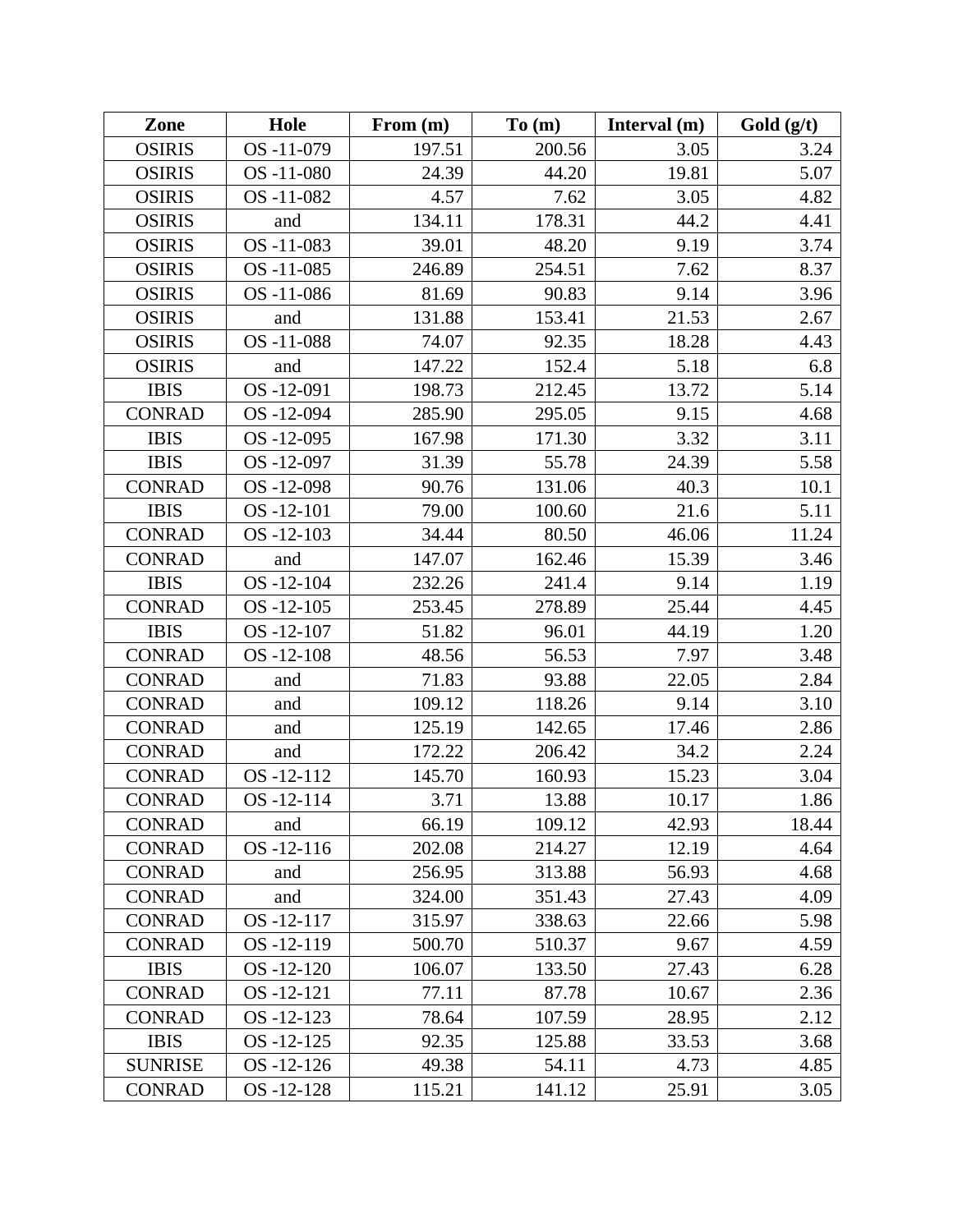| Zone           | Hole            | From $(m)$ | To(m)  | Interval $(m)$ | Gold (g/t) |
|----------------|-----------------|------------|--------|----------------|------------|
| <b>CONRAD</b>  | OS-12-130       | 60.35      | 115.21 | 54.86          | 4.32       |
| <b>CONRAD</b>  | and             | 216.30     | 224.10 | 7.80           | 10.21      |
| <b>CONRAD</b>  | and             | 243.43     | 261.52 | 18.09          | 4.60       |
| <b>OSIRIS</b>  | OS-12-131       | 18.90      | 35.66  | 16.76          | 2.15       |
| <b>SUNRISE</b> | OS-12-133       | 95.10      | 104.24 | 9.14           | 1.51       |
| <b>CONRAD</b>  | OS-12-134       | 366.00     | 378.87 | 12.87          | 2.45       |
| <b>CONRAD</b>  | and             | 388.01     | 400.20 | 12.19          | 1.99       |
| <b>CONRAD</b>  | and             | 437.98     | 458.11 | 20.13          | 4.28       |
| <b>CONRAD</b>  | and             | 473.35     | 482.50 | 9.15           | 2.59       |
| <b>IBIS</b>    | OS-12-136       | 144.48     | 152.10 | 7.62           | 5.27       |
| <b>CONRAD</b>  | OS-12-138       | 42.67      | 64.01  | 21.34          | 1.61       |
| <b>OSIRIS</b>  | OS-12-139       | 79.86      | 107.29 | 27.43          | 2.00       |
| <b>OSIRIS</b>  | OS-12-140       | 96.90      | 104.24 | 7.34           | 2.11       |
| <b>CONRAD</b>  | OS-12-141       | 40.54      | 56.84  | 16.30          | 15.73      |
| <b>CONRAD</b>  | OS-12-142       | 13.41      | 42.37  | 28.96          | 1.95       |
| <b>OSIRIS</b>  | OS-12-143       | 1.90       | 12.49  | 10.59          | 2.85       |
| <b>CONRAD</b>  | OS -12-144      | 4.19       | 28.96  | 24.77          | 2.64       |
| <b>CONRAD</b>  | OS-12-145       | 47.24      | 59.44  | 12.20          | 1.76       |
| <b>CONRAD</b>  | and             | 82.30      | 103.63 | 21.33          | 1.30       |
| <b>CONRAD</b>  | and             | 317.08     | 321.56 | 4.48           | 8.62       |
| <b>OSIRIS</b>  | OS-12-147       | 64.62      | 71.04  | 6.42           | 5.69       |
| <b>OSIRIS</b>  | and             | 111.86     | 125.58 | 13.72          | 1.36       |
| <b>CONRAD</b>  | OS-12-148       | 18.29      | 33.53  | 15.24          | 8.68       |
| <b>CONRAD</b>  | and             | 66.00      | 83.82  | 17.82          | 4.88       |
| <b>CONRAD</b>  | and             | 92.96      | 105.16 | 12.20          | 3.07       |
| <b>CONRAD</b>  | and             | 382.52     | 403.86 | 21.34          | 2.66       |
| <b>CONRAD</b>  | OS-12-149       | 291.00     | 304.19 | 13.19          | 7.02       |
| <b>CONRAD</b>  | and             | 343.81     | 351.28 | 7.47           | 4.72       |
| <b>CONRAD</b>  | and             | 362.10     | 379.91 | 17.81          | 2.18       |
| <b>CONRAD</b>  | and             | 409.84     | 438.30 | 28.46          | 5.20       |
| <b>CONRAD</b>  | and             | 465.73     | 484.02 | 18.29          | 3.49       |
| <b>CONRAD</b>  | and             | 526.69     | 551.08 | 24.39          | 4.38       |
| <b>CONRAD</b>  | and             | 602.89     | 612.04 | 9.15           | 4.54       |
| <b>OSIRIS</b>  | $OS - 12 - 150$ | 204.83     | 220.07 | 15.24          | 2.64       |
| <b>OSIRIS</b>  | and             | 244.45     | 252.00 | 7.55           | 2.81       |
| <b>CONRAD</b>  | OS-12-153       | 90.53      | 95.10  | 4.57           | 7.90       |
| <b>CONRAD</b>  | and             | 213.32     | 222.27 | 8.95           | 2.61       |
| <b>CONRAD</b>  | OS-12-155       | 264.00     | 275.38 | 11.38          | 1.79       |
| <b>CONRAD</b>  | and             | 437.32     | 444.69 | 7.37           | 4.35       |
| <b>CONRAD</b>  | OS-12-156       | 137.16     | 155.97 | 18.81          | 1.18       |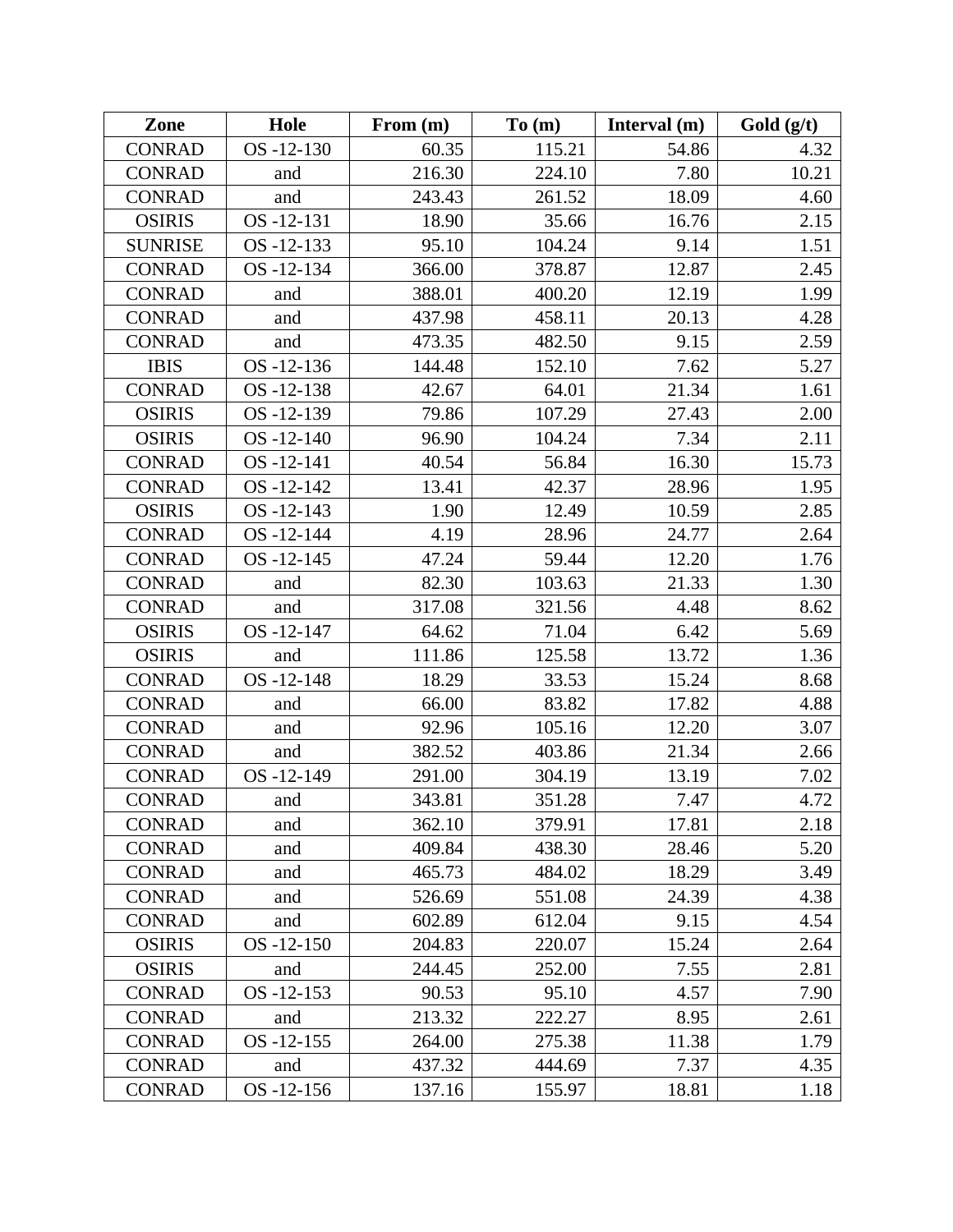| Zone           | Hole            | From $(m)$ | To(m)  | Interval $(m)$ | Gold $(g/t)$ |
|----------------|-----------------|------------|--------|----------------|--------------|
| <b>OSIRIS</b>  | OS-12-158       | 231.04     | 238.66 | 7.62           | 3.10         |
| <b>CONRAD</b>  | OS-12-159       | 96.01      | 121.92 | 25.91          | 3.76         |
| <b>CONRAD</b>  | and             | 179.83     | 182.88 | 3.05           | 17.25        |
| <b>CONRAD</b>  | OS-12-161       | 259.43     | 263.47 | 4.04           | 11.14        |
| <b>CONRAD</b>  | $OS - 12 - 163$ | 9.14       | 28.15  | 19.01          | 6.60         |
| <b>CONRAD</b>  | and             | 42.67      | 62.48  | 19.81          | 3.31         |
| <b>CONRAD</b>  | OS-12-164       | 225.30     | 240.18 | 14.88          | 2.87         |
| <b>CONRAD</b>  | $OS - 12 - 165$ | 13.72      | 79.25  | 65.53          | 2.53         |
| <b>CONRAD</b>  | and             | 86.99      | 90.26  | 3.27           | 11.56        |
| <b>CONRAD</b>  | $OS - 12 - 168$ | 18.29      | 92.96  | 74.67          | 3.08         |
| <b>CONRAD</b>  | and             | 246.28     | 255.42 | 9.14           | 3.03         |
| <b>CONRAD</b>  | OS-12-169       | 14.69      | 44.81  | 30.12          | 8.38         |
| <b>CONRAD</b>  | OS-12-170       | 340.76     | 383.44 | 42.68          | 6.19         |
| <b>SUNRISE</b> | OS-12-171       | 3.66       | 14.33  | 10.67          | 3.19         |
| <b>SUNRISE</b> | and             | 30.50      | 36.00  | 5.50           | 10.17        |
| <b>SUNRISE</b> | OS-12-173       | 0.99       | 15.85  | 14.86          | 10.54        |
| <b>SUNRISE</b> | and             | 72.24      | 85.95  | 13.71          | 4.47         |
| <b>CONRAD</b>  | OS-12-174       | 57.00      | 78.33  | 21.33          | 1.89         |
| <b>CONRAD</b>  | and             | 131.67     | 143.87 | 12.20          | 3.65         |
| <b>CONRAD</b>  | OS-12-175       | 13.11      | 80.47  | 67.36          | 1.58         |
| <b>CONRAD</b>  | OS-12-176       | 431.90     | 439.83 | 7.93           | 3.92         |
| <b>SUNRISE</b> | OS-12-177       | 85.95      | 93.57  | 7.62           | 4.82         |
| <b>CONRAD</b>  | OS-12-178       | 41.28      | 68.23  | 26.95          | 8.79         |
| <b>CONRAD</b>  | and             | 81.30      | 105.00 | 23.70          | 3.62         |
| <b>CONRAD</b>  | OS-12-180       | 20.42      | 26.52  | 6.10           | 4.12         |
| <b>CONRAD</b>  | OS-12-182       | 279.81     | 301.14 | 21.33          | 6.02         |
| <b>CONRAD</b>  | and             | 328.57     | 343.81 | 15.24          | 4.45         |
| <b>CONRAD</b>  | and             | 352.96     | 366.00 | 13.04          | 1.87         |
| <b>CONRAD</b>  | and             | 423.48     | 425.96 | 2.48           | 13.9         |
| <b>CONRAD</b>  | OS-12-183       | 92.35      | 122.83 | 30.48          | 8.60         |
| <b>CONRAD</b>  | and             | 131.98     | 156.36 | 24.38          | 9.08         |
| <b>CONRAD</b>  | OS-12-184       | 146.91     | 198.73 | 51.82          | 4.05         |
| <b>CONRAD</b>  | OS-12-187       | 145.39     | 154.00 | 8.61           | 3.45         |
| <b>CONRAD</b>  | and             | 160.63     | 206.35 | 45.72          | 2.54         |
| <b>CONRAD</b>  | and             | 309.98     | 319.93 | 9.95           | 17.09        |
| <b>CONRAD</b>  | OS-12-190       | 326.14     | 332.23 | 6.09           | 4.79         |
| <b>CONRAD</b>  | and             | 344.42     | 365.76 | 21.34          | 1.50         |
| <b>CONRAD</b>  | OS-12-193       | 125.72     | 137.46 | 11.74          | 1.01         |
| <b>CONRAD</b>  | OS -12-195      | 143.06     | 161.54 | 18.48          | 1.19         |
| <b>CONRAD</b>  | and             | 271.27     | 280.42 | 9.15           | 2.00         |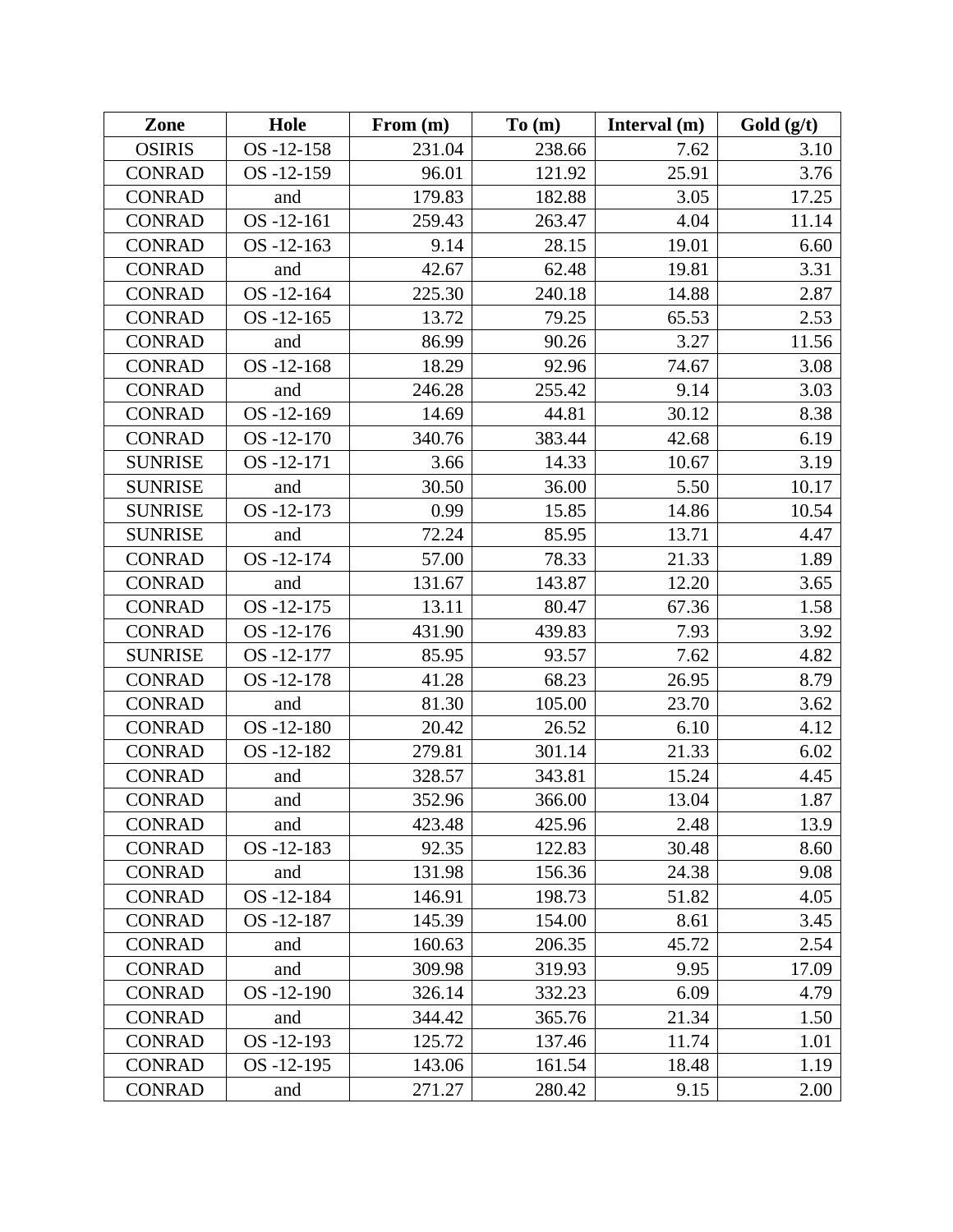| Zone           | Hole       | From $(m)$ | To(m)  | Interval $(m)$ | Gold $(g/t)$ |
|----------------|------------|------------|--------|----------------|--------------|
| <b>CONRAD</b>  | OS-12-196  | 129.54     | 153.92 | 24.38          | 1.20         |
| <b>IBIS</b>    | OS-13-198  | 302.11     | 330.71 | 28.6           | 1.20         |
| <b>IBIS</b>    | and        | 377.60     | 394.72 | 17.12          | 1.07         |
| <b>SUNRISE</b> | OS-13-200  | 148.18     | 151.18 | 3.00           | 5.28         |
| <b>SUNRISE</b> | and        | 175.73     | 176.78 | 1.05           | 11.95        |
| <b>SUNRISE</b> | OS-13-201  | 197.59     | 210.31 | 12.72          | 9.49         |
| <b>SUNRISE</b> | OS -13-206 | 120.70     | 135.94 | 15.24          | 9.83         |
| <b>IBIS</b>    | OS-13-207  | 217.93     | 239.8  | 21.87          | 2.62         |
| <b>SUNRISE</b> | OS-13-208  | 90.98      | 103.75 | 12.77          | 6.29         |
| <b>SUNRISE</b> | OS -13-209 | 70.41      | 73.46  | 3.05           | 7.56         |
| <b>IBIS</b>    | OS-13-210  | 288.35     | 298.33 | 9.98           | 2.33         |
| <b>SUNRISE</b> | OS-13-211  | 195.98     | 199.03 | 3.05           | 3.31         |
| <b>IBIS</b>    | OS-13-212  | 179.83     | 194.00 | 14.17          | 1.02         |
| <b>SUNRISE</b> | OS-13-214  | 173.13     | 192.94 | 19.81          | 5.54         |
| <b>SUNRISE</b> | OS-13-216  | 215.8      | 223.42 | 7.62           | 3.10         |
| <b>SUNRISE</b> | OS-13-217  | 218.85     | 235.61 | 16.76          | 6.76         |
| <b>SUNRISE</b> | and        | 249.33     | 255.42 | 6.09           | 3.60         |
| <b>CONRAD</b>  | OS-13-219  | 7.62       | 76.20  | 68.58          | 4.23         |
| <b>CONRAD</b>  | and        | 137.16     | 143.00 | 5.84           | 2.47         |
| <b>CONRAD</b>  | and        | 274.62     | 308.48 | 33.86          | 5.40         |
| <b>CONRAD</b>  | and        | 316.10     | 318.52 | 2.42           | 7.31         |
| <b>CONRAD</b>  | OS -13-221 | 115.21     | 121.31 | 6.10           | 2.91         |
| <b>SUNRISE</b> | OS-14-225  | 190.5      | 206.35 | 15.85          | 2.03         |
| <b>SUNRISE</b> | and        | 319.13     | 331.32 | 12.19          | 3.09         |
| <b>SUNRISE</b> | OS-14-226  | 288.04     | 298.70 | 10.66          | 3.45         |
| <b>CONRAD</b>  | OS-14-227  | 434.12     | 438.52 | 4.40           | 5.50         |
| <b>CONRAD</b>  | and        | 452.80     | 483.59 | 30.79          | 9.50         |
| <b>CONRAD</b>  | OS-14-228  | 321.50     | 361.72 | 40.22          | 6.57         |
| <b>CONRAD</b>  | and        | 426.72     | 451.10 | 24.38          | 3.00         |
| <b>CONRAD</b>  | OS-14-229  | 281.86     | 301.10 | 19.24          | 4.21         |
| <b>CONRAD</b>  | and        | 371.86     | 381.00 | 9.14           | 2.80         |
| <b>CONRAD</b>  | and        | 448.06     | 484.63 | 36.57          | 5.06         |
| <b>CONRAD</b>  | OS-14-230  | 624.84     | 667.51 | 42.67          | 3.03         |
| <b>CONRAD</b>  | and        | 697.62     | 719.33 | 21.71          | 3.15         |
| <b>CONRAD</b>  | OS-15-231  | 26.82      | 46.63  | 19.81          | 1.71         |
| <b>CONRAD</b>  | and        | 96.93      | 107.59 | 10.66          | 1.78         |
| <b>CONRAD</b>  | and        | 227.99     | 240.44 | 12.45          | 2.52         |
| <b>CONRAD</b>  | and        | 357.54     | 482.50 | 124.96         | 3.02         |
| <b>CONRAD</b>  | OS -17-232 | 115.21     | 127.41 | 12.20          | 4.91         |
| <b>CONRAD</b>  | and        | 409.04     | 421.23 | 12.19          | 5.97         |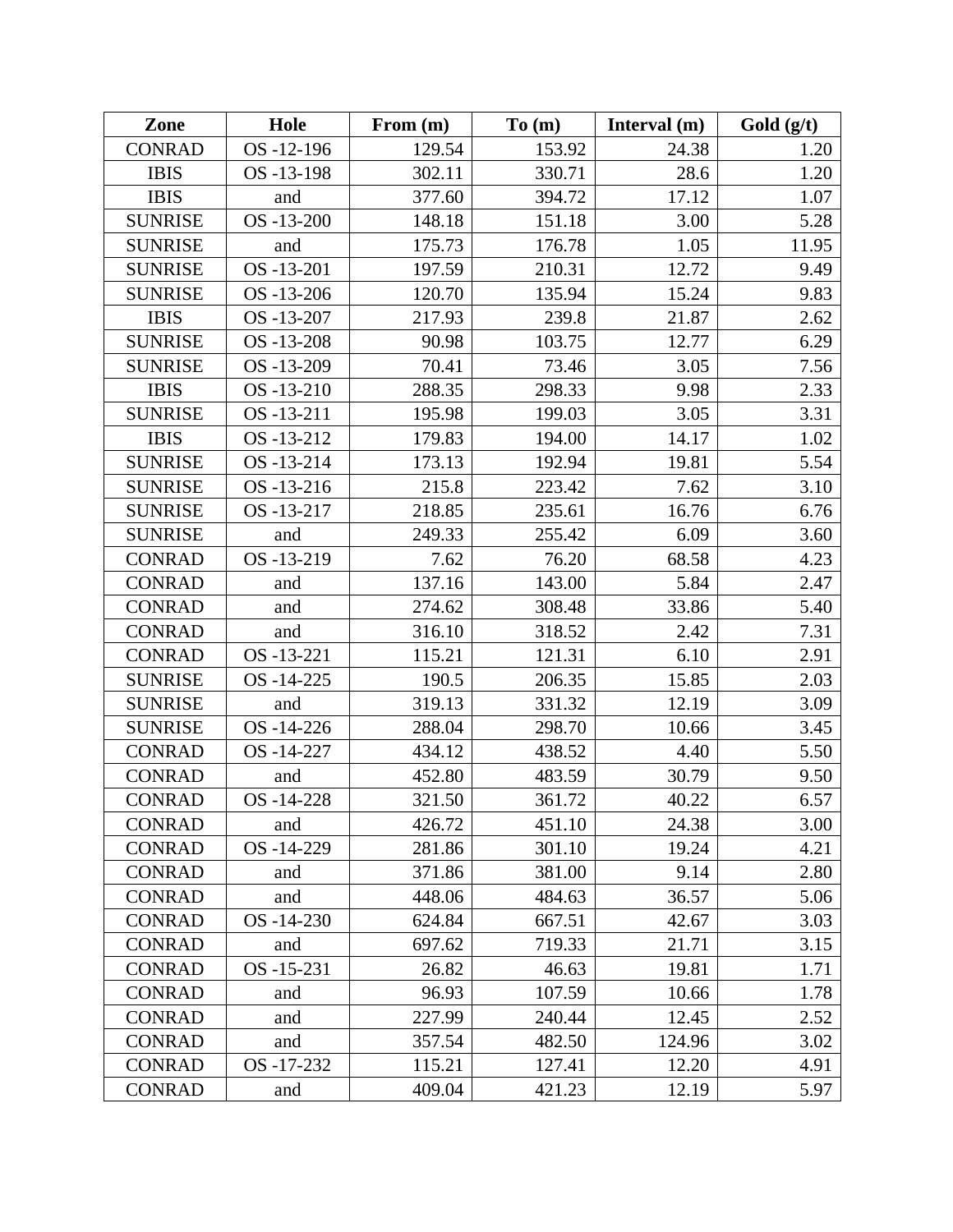| Zone           | Hole           | From $(m)$ | To(m)  | Interval $(m)$ | Gold (g/t) |
|----------------|----------------|------------|--------|----------------|------------|
| <b>CONRAD</b>  | OS-17-233      | 42.67      | 79.25  | 36.58          | 3.65       |
| <b>CONRAD</b>  | and            | 362.71     | 375.23 | 12.52          | 2.48       |
| <b>CONRAD</b>  | and            | 487.68     | 554.74 | 67.06          | 3.35       |
| <b>CONRAD</b>  | OS-17-234      | 53.34      | 86.87  | 33.53          | 3.49       |
| <b>CONRAD</b>  | OS -17-236     | 3.05       | 30.48  | 27.43          | 4.37       |
| <b>CONRAD</b>  | and            | 37.06      | 71.63  | 34.57          | 3.52       |
| <b>CONRAD</b>  | and            | 132.59     | 149.35 | 16.76          | 8.59       |
| <b>CONRAD</b>  | and            | 190.5      | 233.17 | 42.67          | 3.78       |
| <b>OSIRIS</b>  | OS-17-237      | 175.47     | 192.63 | 17.16          | 2.89       |
| <b>CONRAD</b>  | OS -17-238     | 19.81      | 27.43  | 7.62           | 4.96       |
| <b>CONRAD</b>  | and            | 54.86      | 67.36  | 12.50          | 20.78      |
| <b>CONRAD</b>  | and            | 259.08     | 269.49 | 10.41          | 7.15       |
| <b>OSIRIS</b>  | OS-17-239      | 130.28     | 144.17 | 13.89          | 1.85       |
| <b>OSIRIS</b>  | OS-17-240      | 246.07     | 255.27 | 9.20           | 3.28       |
| <b>CONRAD</b>  | OS -17-241     | 106.68     | 143.26 | 36.58          | 2.10       |
| <b>CONRAD</b>  | and            | 276.34     | 281.94 | 5.60           | 14.46      |
| <b>OSIRIS</b>  | OS-17-242      | 111.79     | 118.80 | 7.01           | 3.11       |
| <b>OSIRIS</b>  | OS-17-244      | 118.26     | 130.45 | 12.19          | 9.60       |
| <b>OSIRIS</b>  | and            | 148.74     | 154.84 | 6.10           | 3.80       |
| <b>OSIRIS</b>  | and            | 176.17     | 189.92 | 13.75          | 1.64       |
| <b>OSIRIS</b>  | and            | 206.65     | 217.2  | 10.55          | 2.50       |
| <b>CONRAD</b>  | OS -17-245     | 238.53     | 240.53 | 2.00           | 11.95      |
| <b>CONRAD</b>  | and            | 282.13     | 300.23 | 18.10          | 2.56       |
| <b>SUNRISE</b> | OS-17-247      | 311.50     | 319.13 | 7.63           | 13.70      |
| <b>CONRAD</b>  | OS-17-248      | 269.75     | 277.37 | 7.62           | 2.65       |
| <b>CONRAD</b>  | and            | 405.38     | 411.48 | 6.10           | 3.32       |
| <b>SUNRISE</b> | OS-17-249      | 329.18     | 339.60 | 10.42          | 7.97       |
| <b>SUNRISE</b> | and            | 344.42     | 359.66 | 15.24          | 13.52      |
| <b>CONRAD</b>  | OS-17-250      | 505.00     | 515.11 | 10.11          | 8.44       |
| <b>CONRAD</b>  | and            | 531.76     | 536.45 | 4.69           | 5.46       |
| <b>SUNRISE</b> | OS-17-251      | 168.46     | 174.35 | 5.89           | 3.76       |
| <b>SUNRISE</b> | OS -17-252     | 192.63     | 196.54 | 3.91           | 8.39       |
| <b>CONRAD</b>  | $OS -17 - 253$ | 580.64     | 601.98 | 21.34          | 1.76       |
| <b>SUNRISE</b> | OS -17-254     | 322.64     | 328.57 | 5.93           | 4.50       |
| <b>SUNRISE</b> | and            | 368.20     | 381.88 | 13.68          | 4.55       |
| <b>CONRAD</b>  | OS-17-255      | 27.43      | 41.15  | 13.72          | 3.57       |
| <b>CONRAD</b>  | and            | 123.44     | 145.00 | 21.56          | 9.33       |
| <b>OSIRIS</b>  | OS-17-256      | 133.43     | 147.86 | 14.43          | 2.45       |
| <b>CONRAD</b>  | OS -17-257     | 30.48      | 42.67  | 12.19          | 9.44       |
| <b>OSIRIS</b>  | OS -17-258     | 271.88     | 288.34 | 16.46          | 5.29       |